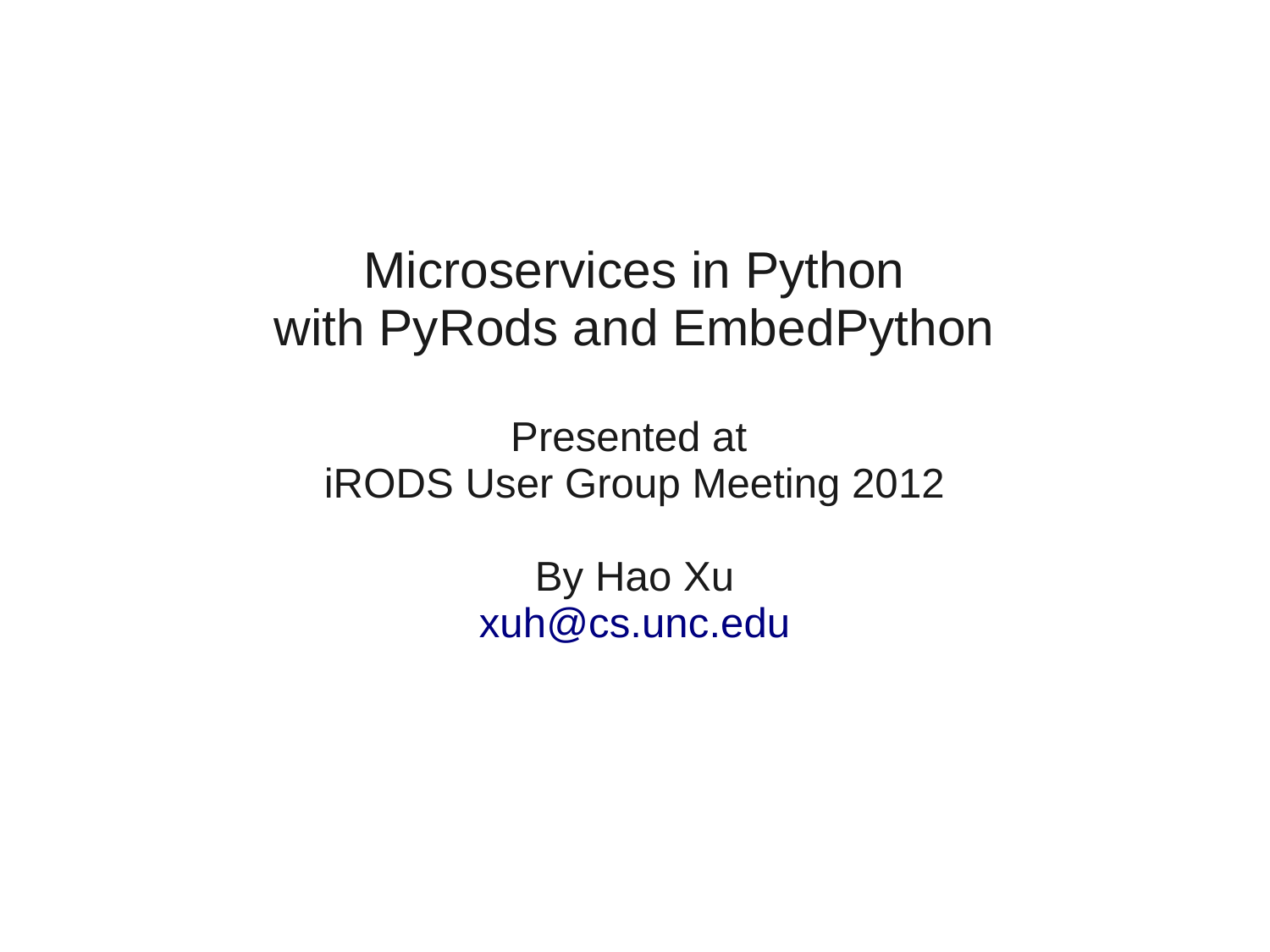# PyRods and EmbedPython

- Developed & Maintained by Jerome Fuselier
- Both projects are hosted at <http://code.google.com/p/irodspython/>
- Functionality:
	- PyRods: Python binding for iRODS client api and data structures
	- EmbedPython: an iRODS module that allows calling microservices written in Python from iRODS Rule Engine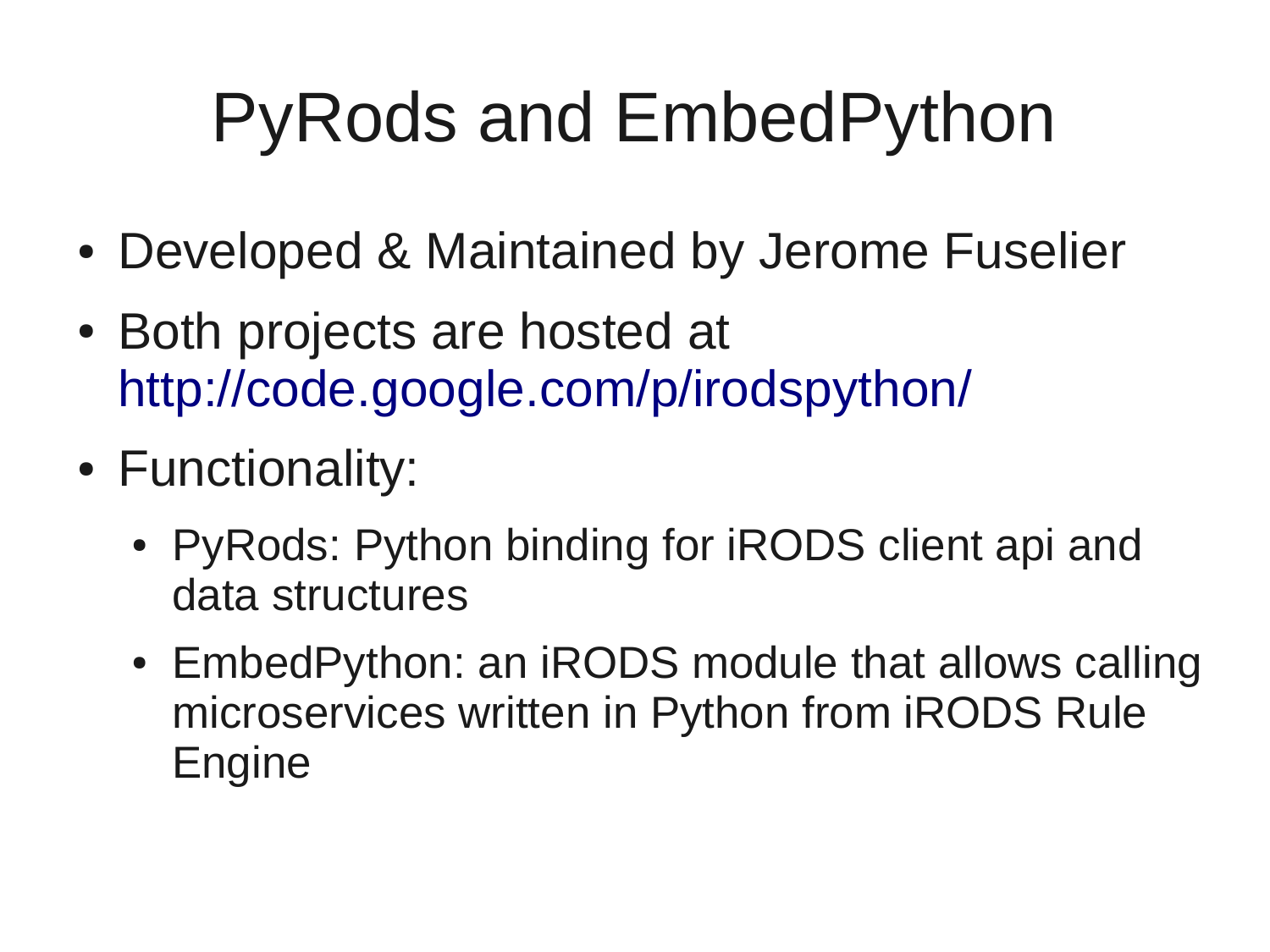### Write Microserivces in C

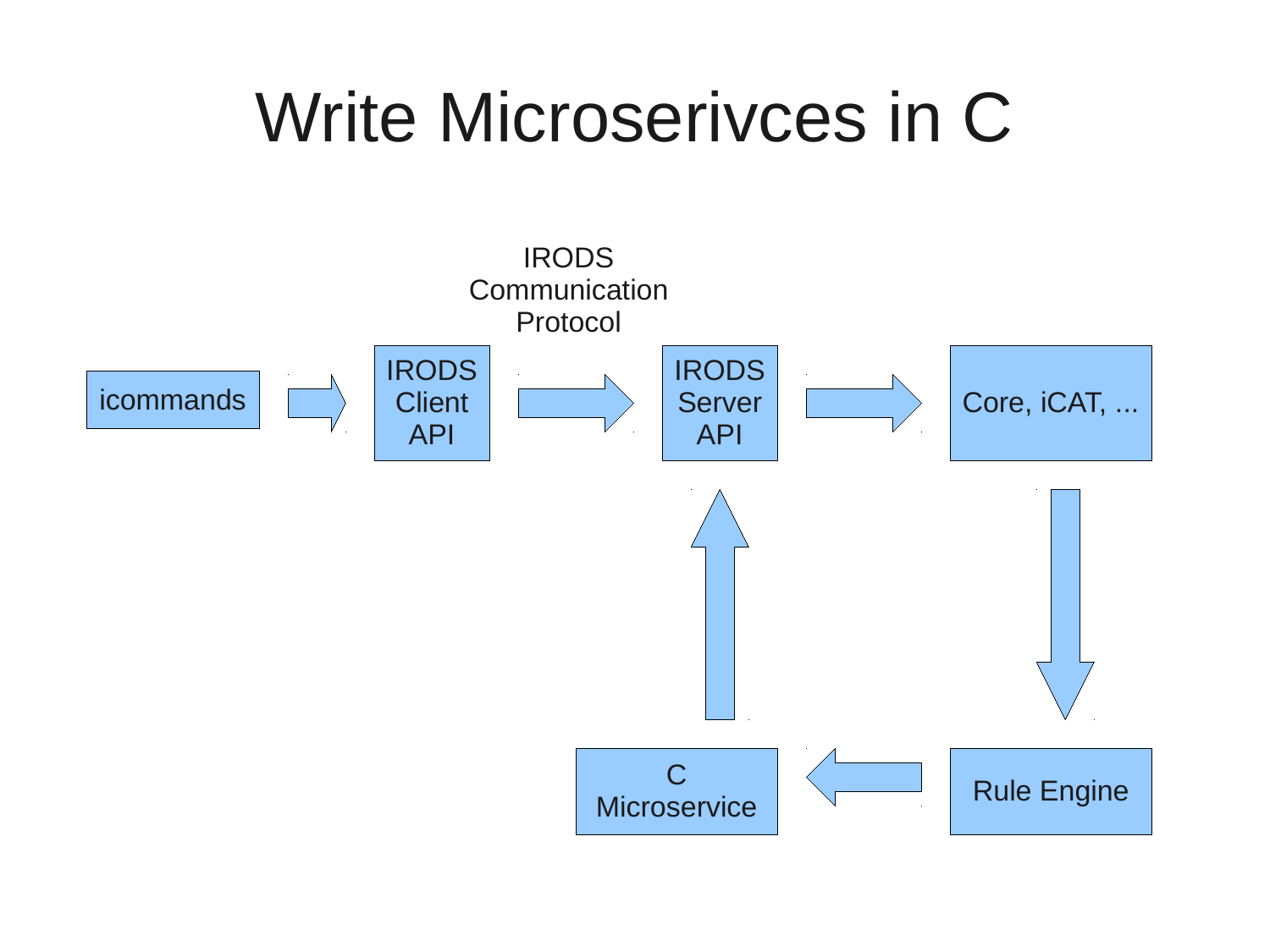## Write Microservices using PyRODS and EmbedPython

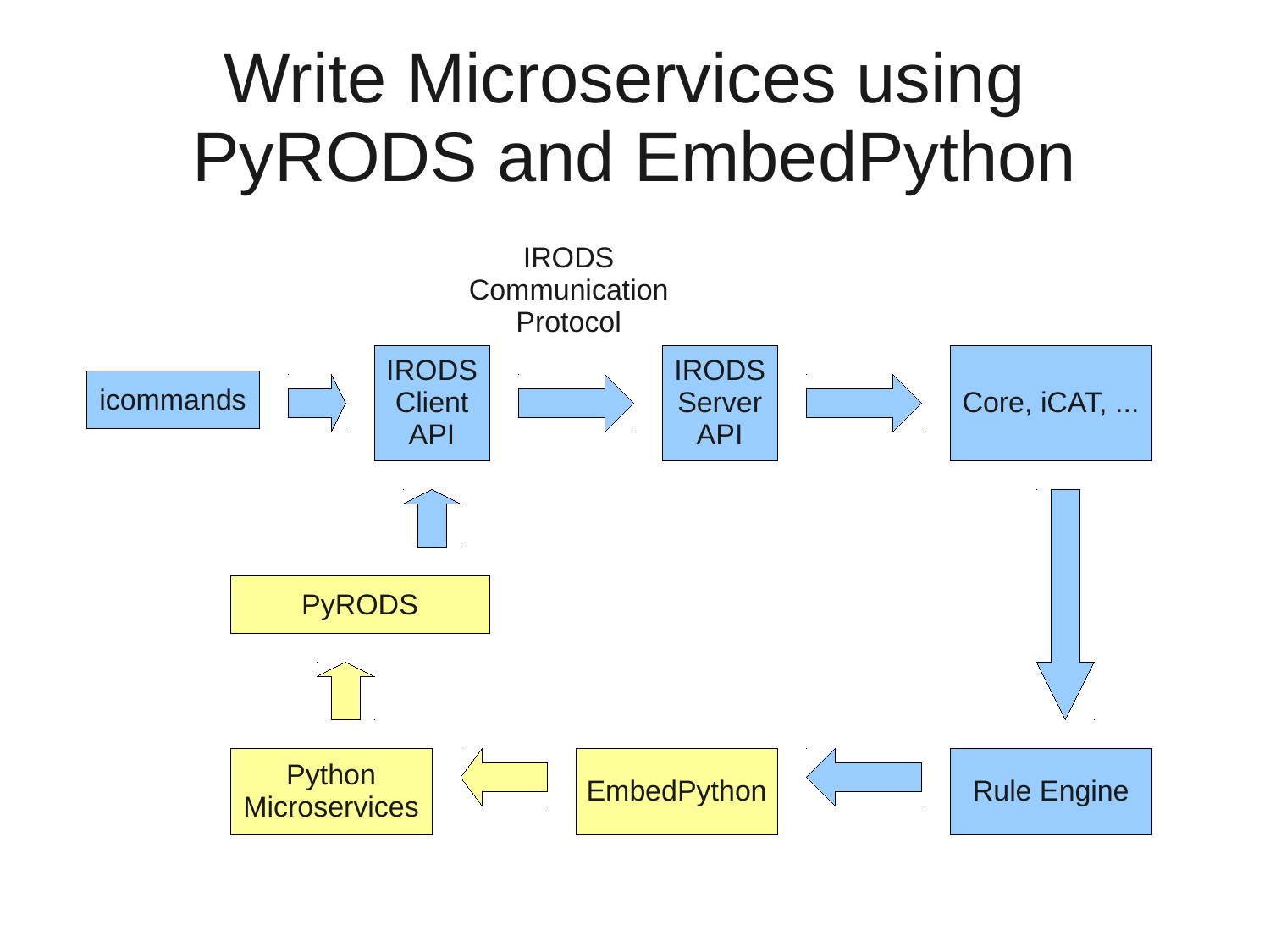### General Idea 1

• Compare with C code:

```
int <msi name>(msParam_t *param1, …, msParam_t *paramX, 
     ruleExecInfo_t *rei) {
     /* parse input params */
     /* do stuff */
     /* fill in out params */
}
```
• Python code:

def <function name>(param1, …, paramX, rei):

- # parse input params
- # do stuff
- # fill in out params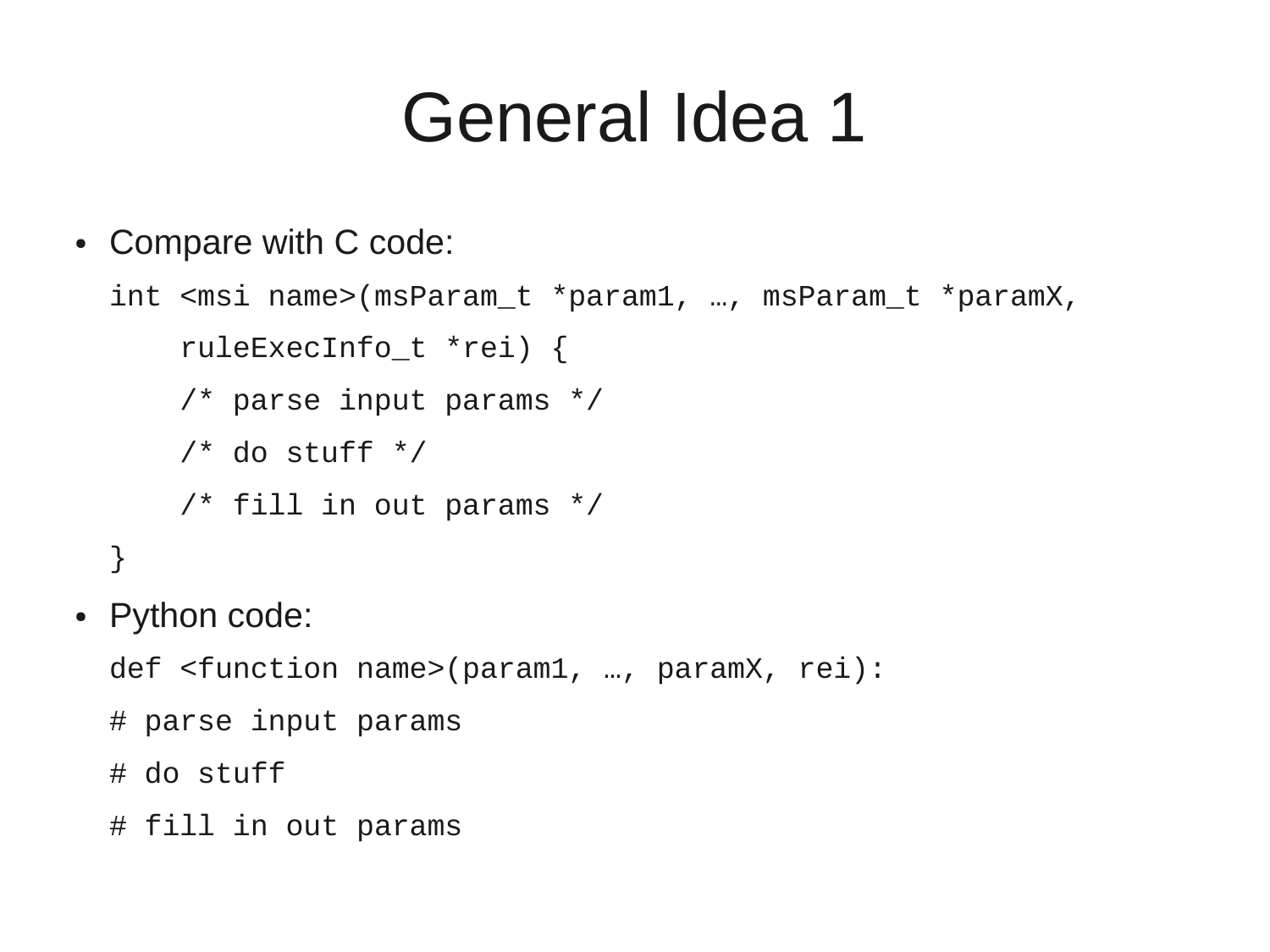### General Idea 2

• Rule Engine code:

msiPyInitialize;

msiLocalPythonX(<script path>, <function name>, <recursion test flag>, arg1, …, argX);

msiPyFinalize;

- Alternatively, you can call
	- $\bullet$  msiRodsPythonX
	- MsiPythonExec
- Wrap the code in an adapter rule  $\leq$ msi name>(param1, …, paramX) {  $\leq$ RE code> }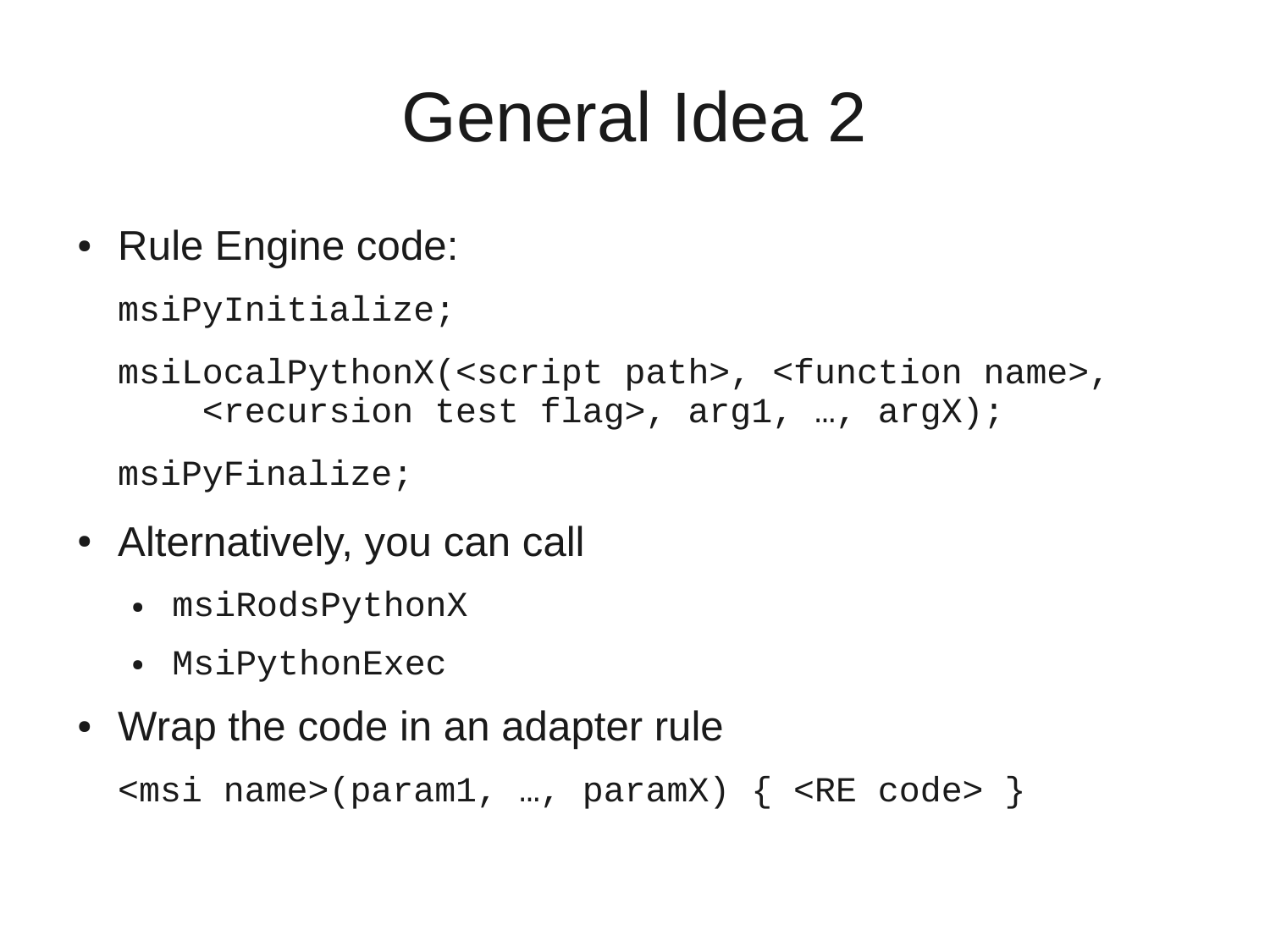### Example: Goal

### **/tmp/test.r**

test {

…

…

}

…

msiReadFromDataObj(\*path, \*contents);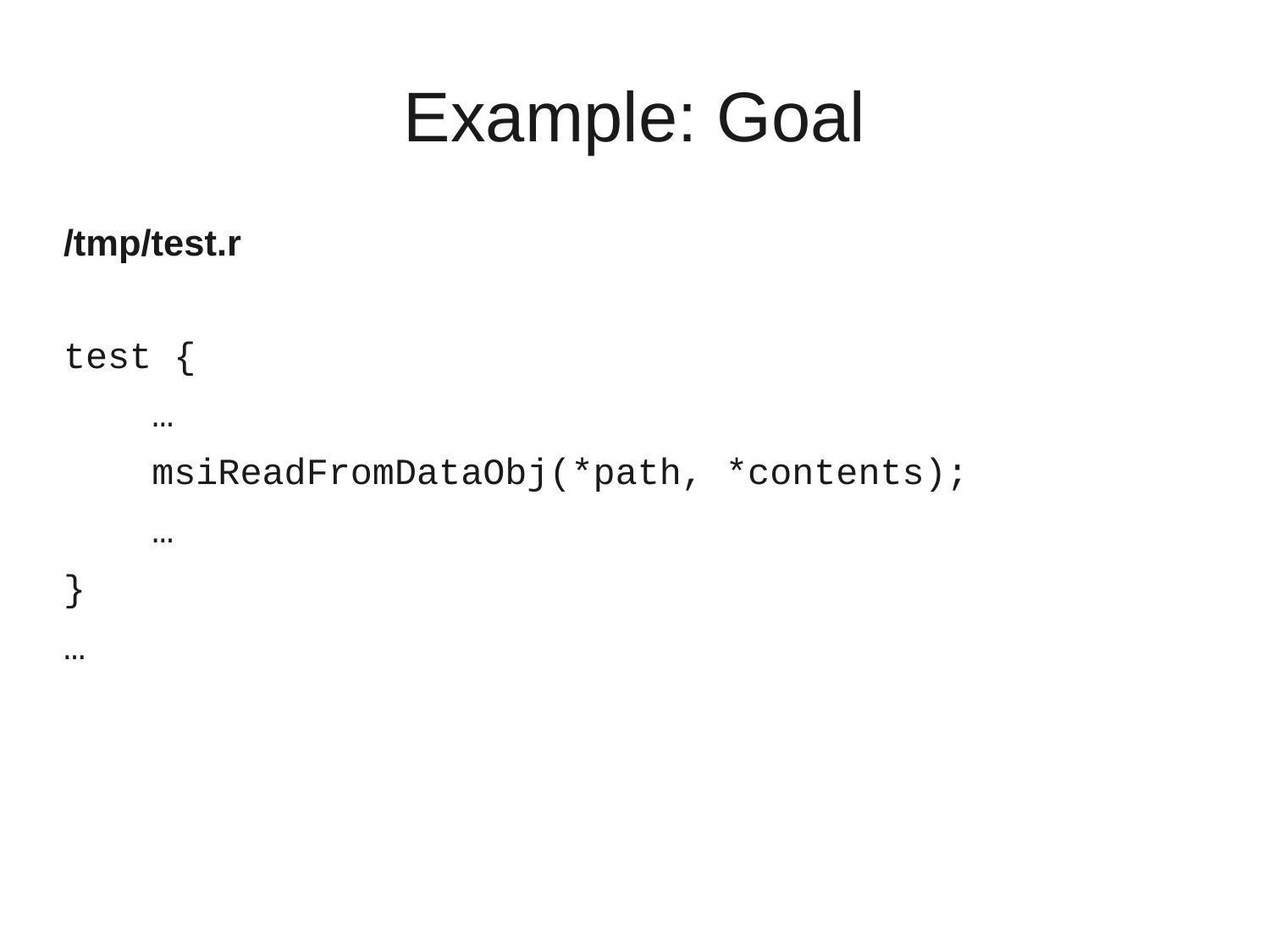### Example: Microservice

### **/tmp/test.py**

from irods import \*

def pyReadFromDataObj(path, contents, rei): path\_str = path.parseForStr() f = iRodsOpen(rei.getRsComm(), path\_str) contents\_str =  $f.read()$  f.close() fillStrInMsParam(contents, contents\_str)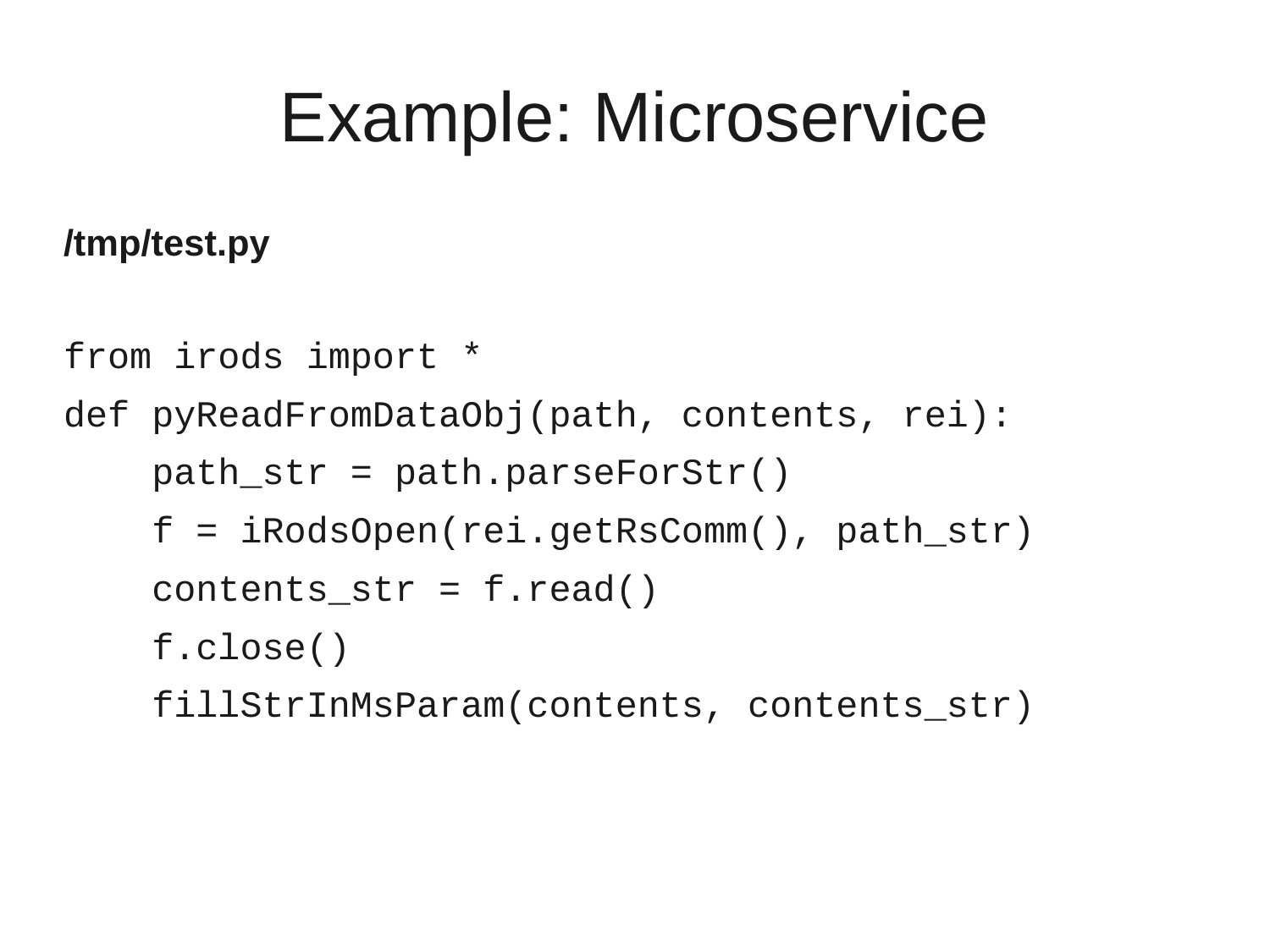### Example: Adapter Rule

```
msiReadFromDataObj(*path, *contents) {
     msiPyInitialize;
     msiLocalPython2("/tmp/test.py", "pyReadFromDataObj",
         "noRecursionTest", *path, *contents);
     msiPyFinalize;
```
}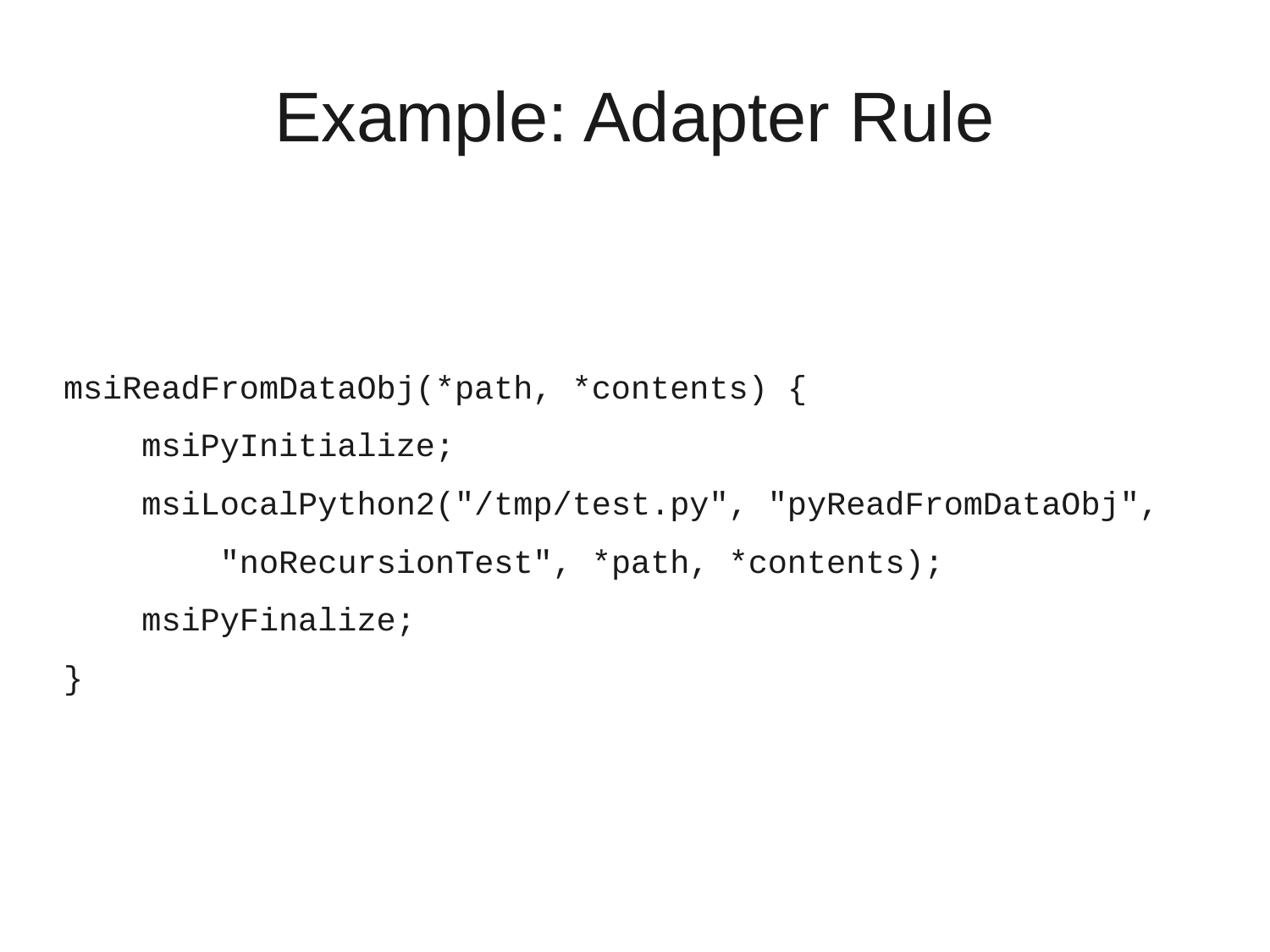### Example: Rules

#### **/tmp/test.r**

```
test {
     msiReadFromDataObj(*path, *contents);
     writeString("stdout", *contents);
}
msiReadFromDataObj(*path, *contents) {
     msiPyInitialize;
     msiLocalPython2("/tmp/test.py", "msiReadFromDataObj",
         "noRecursionTest", *path, *contents);
     msiPyFinalize;
}
INPUT *path="/tempZone/home/rods/test.txt"
```
OUTPUT ruleExecOut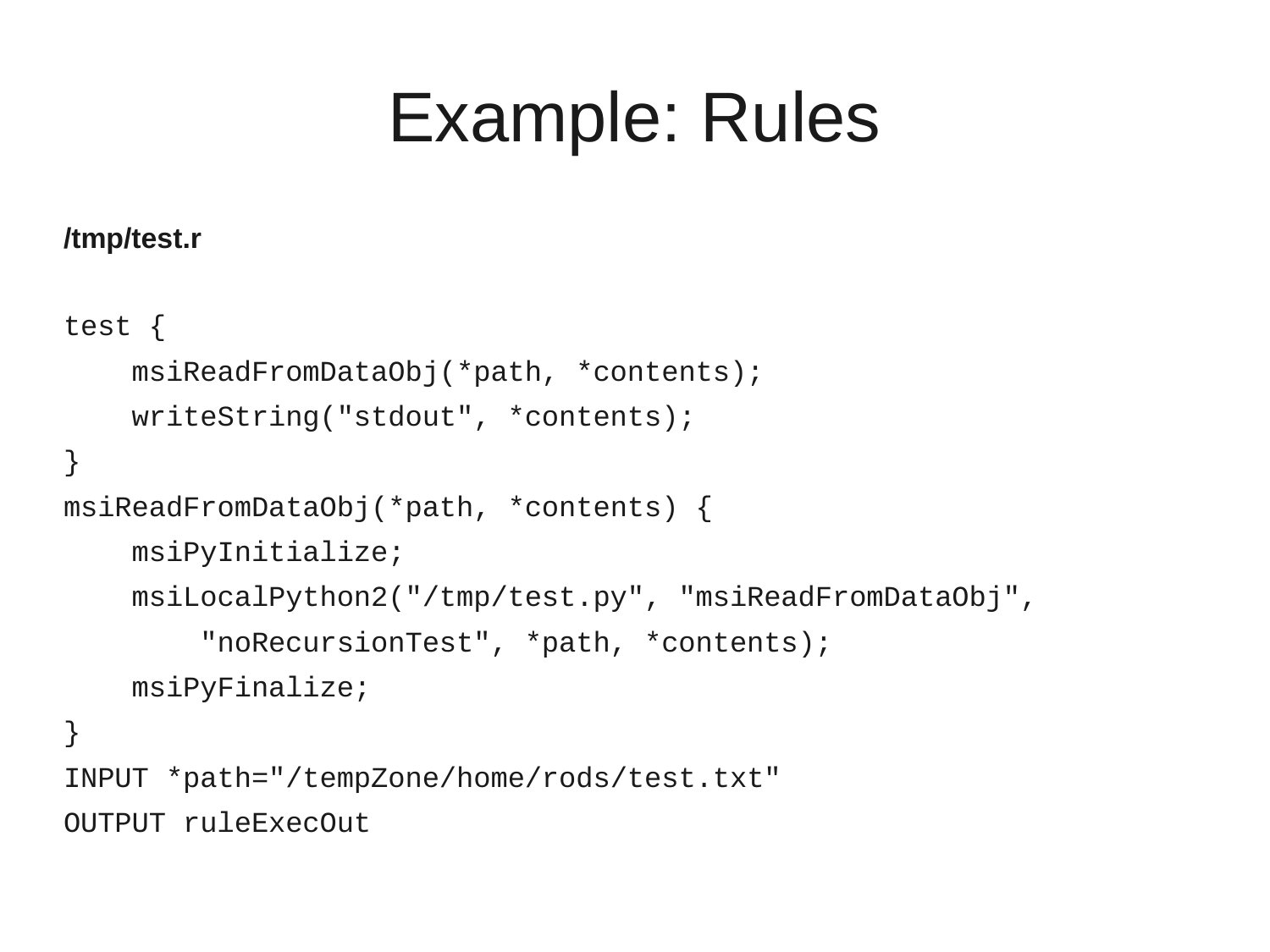### Another Example

### test {

```
 msiReadFromDataObj(*path1, *contents1);
 ...
 msiReadFromDataObj(*pathN, *contentsN);
```
### }

}

```
msiReadFromDataObj(*path, *contents) {
     msiPyInitialize;
     msiLocalPython2("/tmp/test.py", "msiReadFromDataObj",
         "noRecursionTest", *path, *contents);
     msiPyFinalize;
```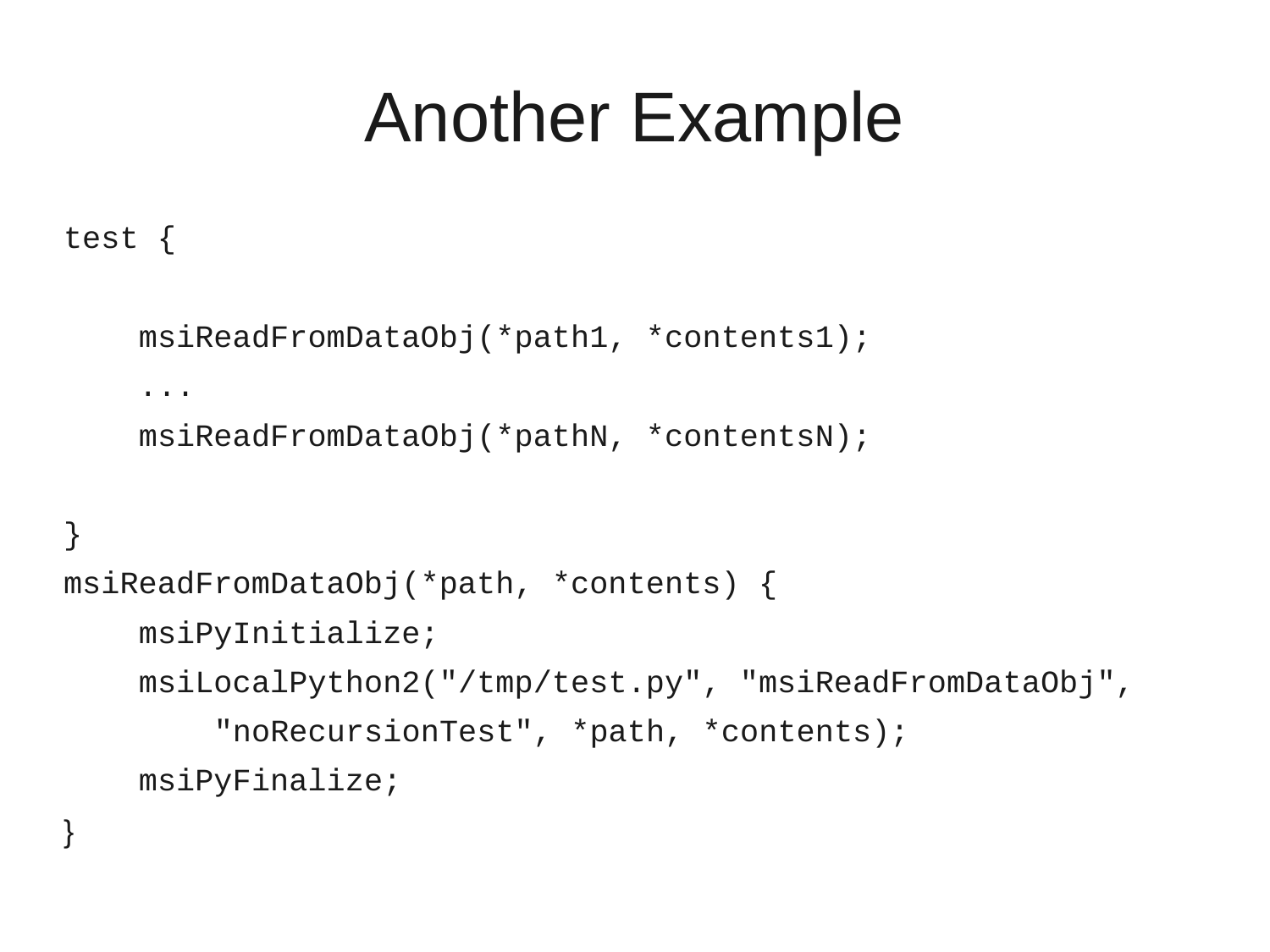### Another Example

```
test {
```

```
 msiPyInitialize;
```
msiReadFromDataObj(\*path1, \*contents1);

...

```
 msiReadFromDataObj(*pathN, *contentsN);
 msiPyFinalize;
```

```
}
```
}

```
msiReadFromDataObj(*path, *contents) {
```

```
 msiLocalPython2("/tmp/test.py", "msiReadFromDataObj",
     "noRecursionTest", *path, *contents);
```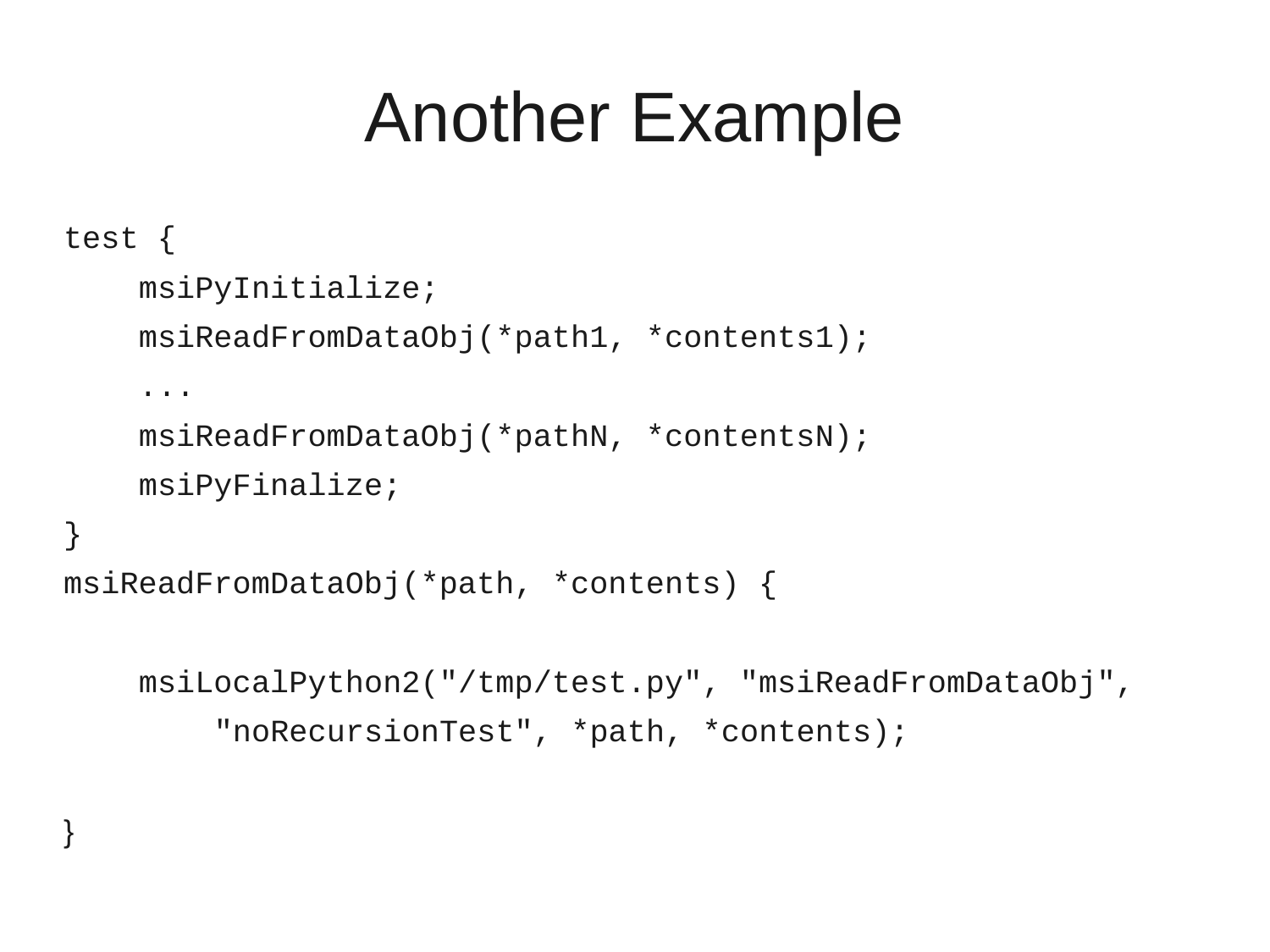## A Few Tips

- If there is any error, look at the rodsLog\* files for more information.
- Available PyRods objects/functions can be found in the PyRods document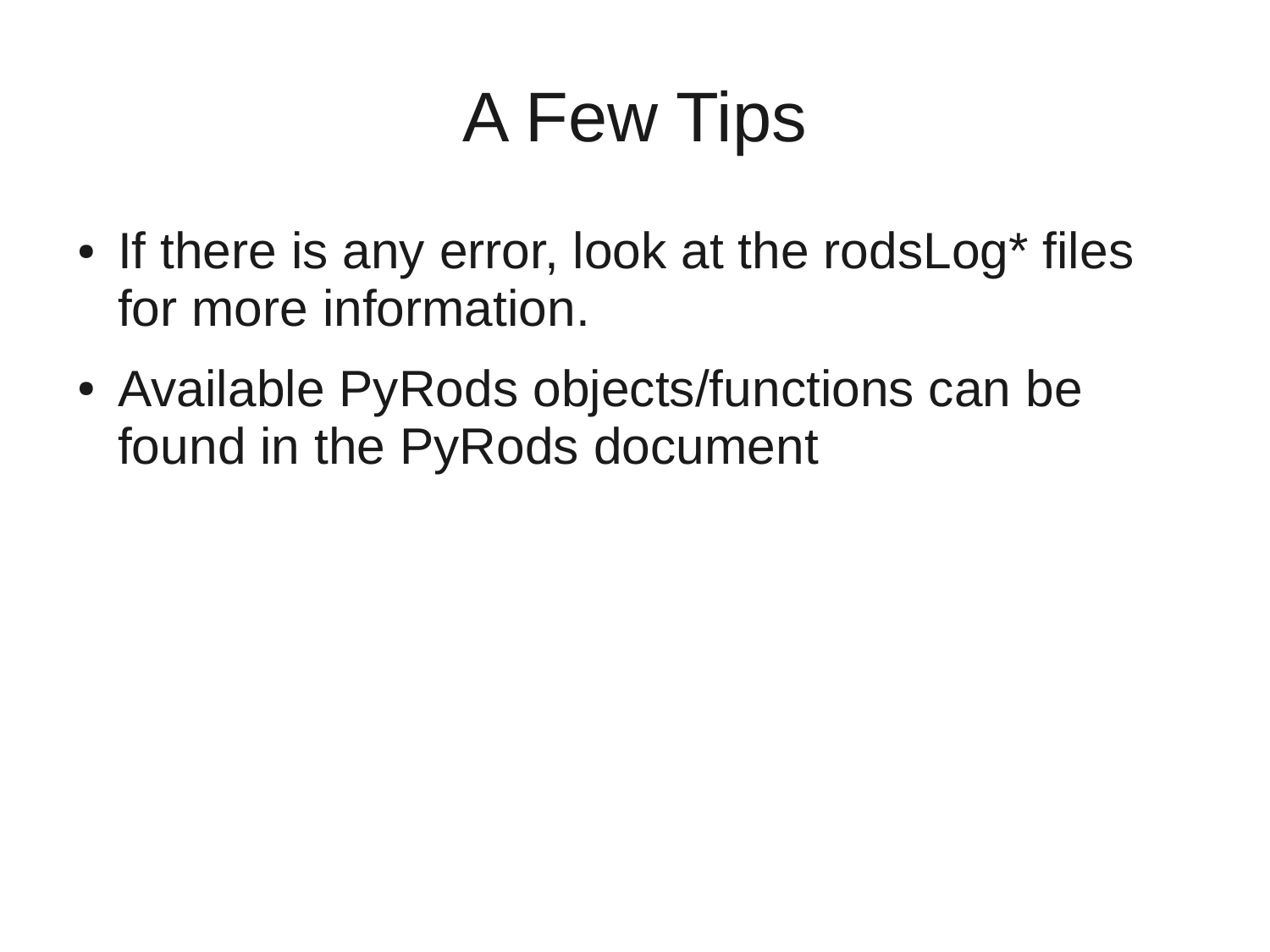## Building PyRods and EmbedPython

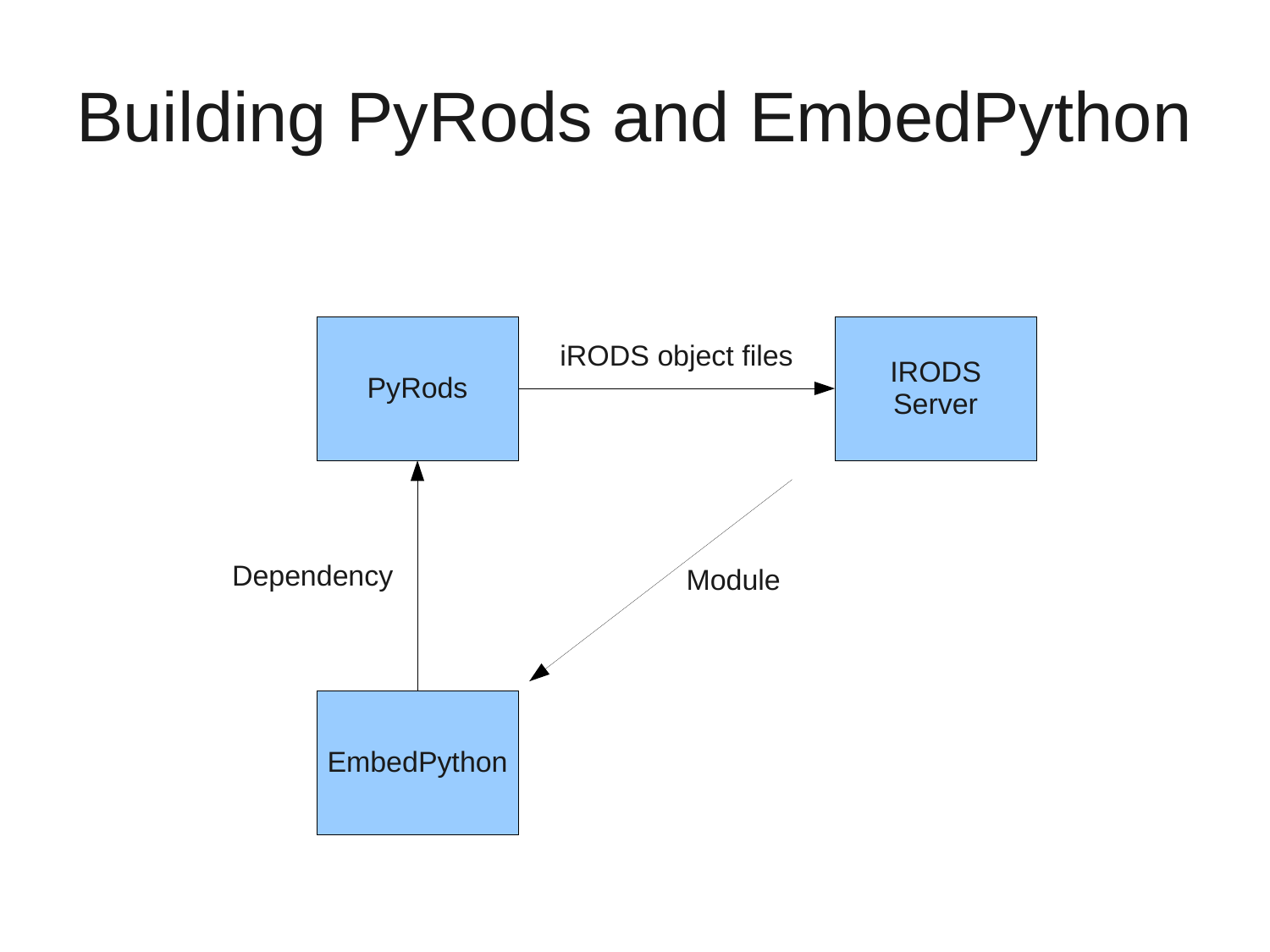## Build Order

- Build PyRods
	- Build iRODS server
	- Build PyRods, link with iRODS object files
- Build EmbedPython
	- Build iRODS server with EmbedPython module, link with PyRods object files
	- Build PyRods again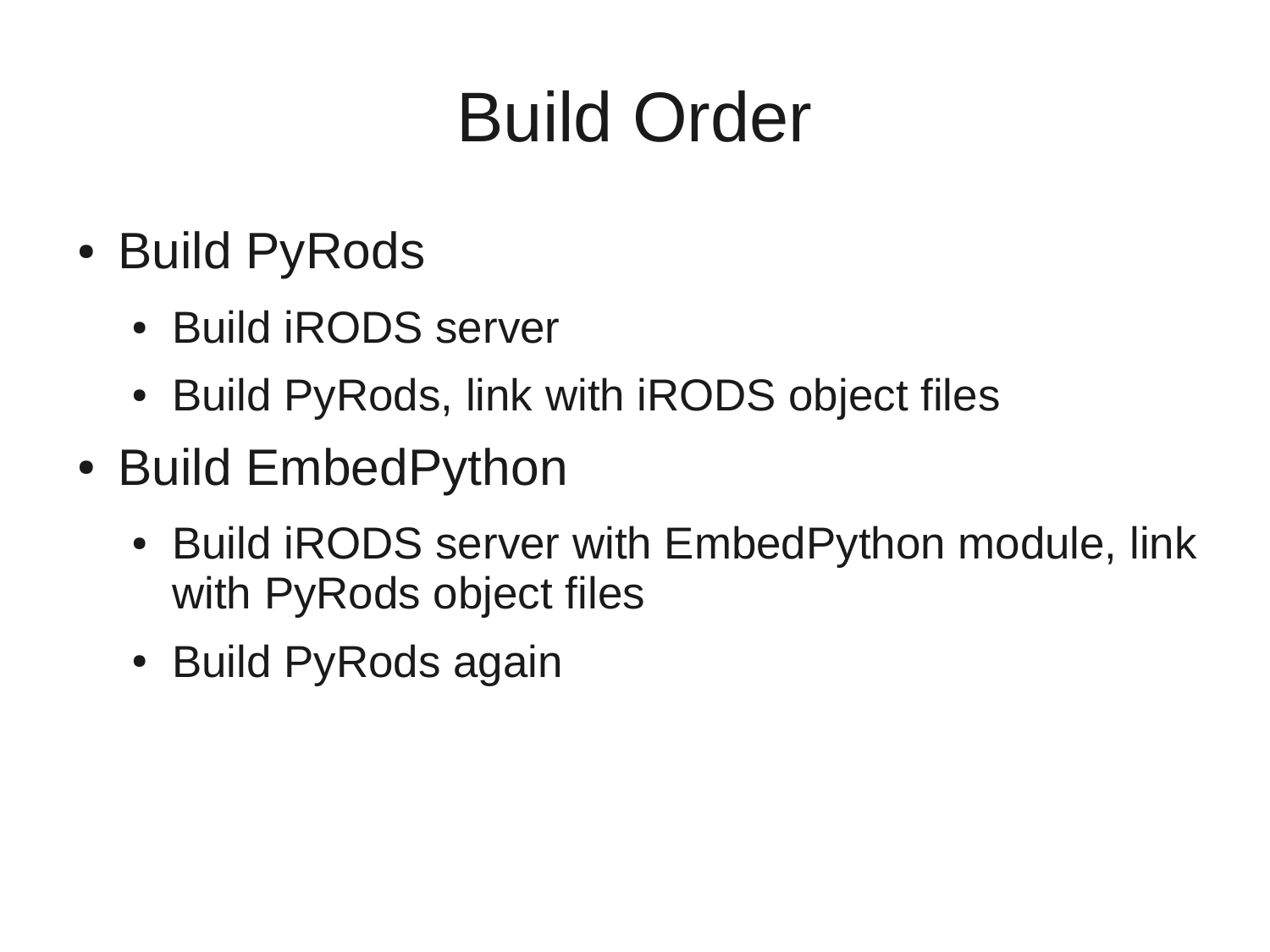## A Few Tips On Building PyRods and EmbedPyRods

- Install python and python-dev
- Search for PyRods and iRODS 3.0 on iRODS Chat
- Use -fPIC to build iRODS server and modules
- Set PYTHONPATH
- Set LD\_LIBRARY\_PATH to include libodbc.so.1
- To run the test rules in EmbedPython, modify the rules or copy microservices.py so that the paths match
- If you build PyRods with code from iRODS svn (post 3.0), you may need to make some changes to PyRods code